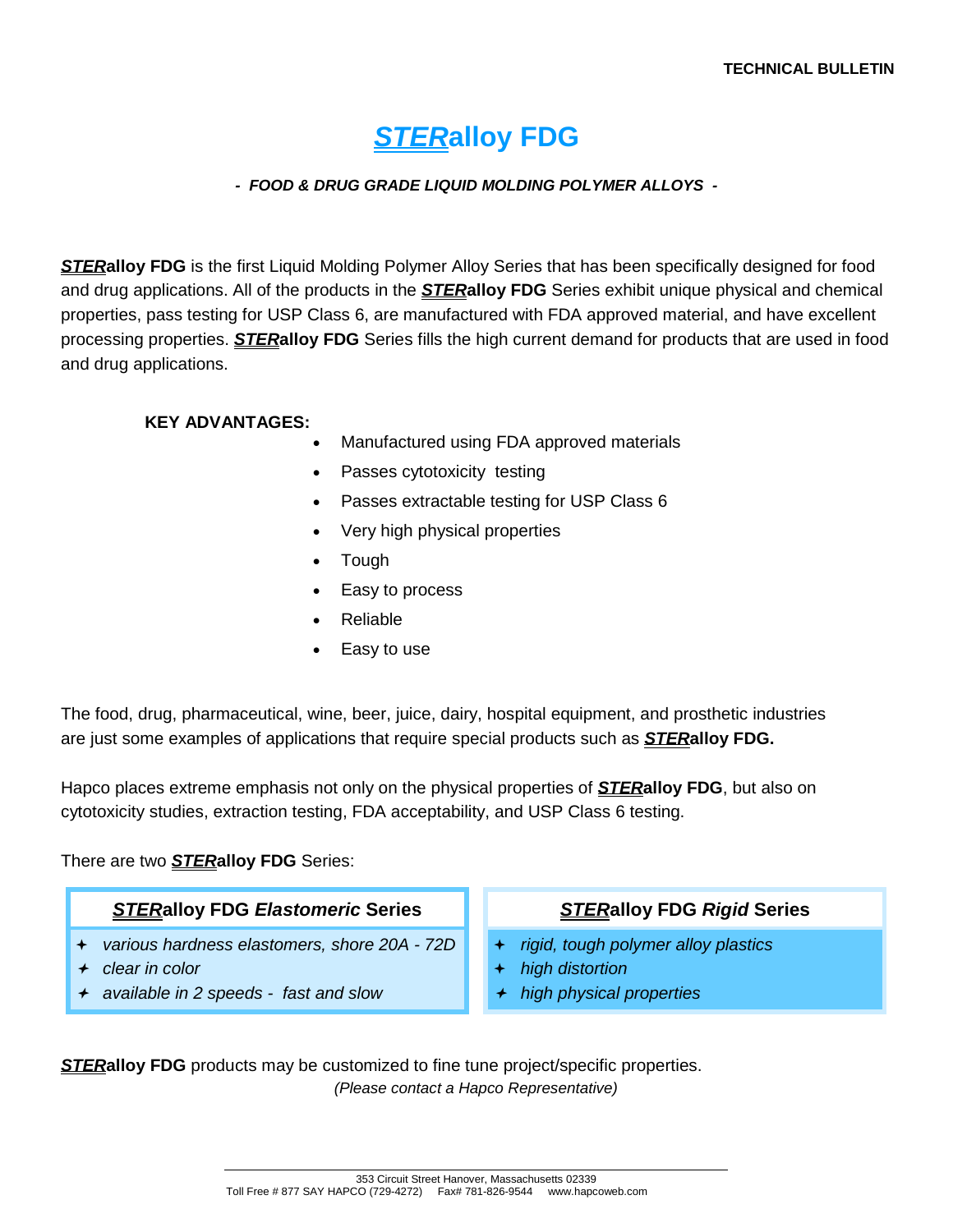Here are just a few of the uses for *STER***alloy FDG** materials:





**Surgical**  - retraction claw -

**Prosthetics**



**Clean Room Applications**

**Ultrafiltration Applications**  Food, Blood, Biomedical, & Pharmaceutical Filters, and more!





**Biomedical**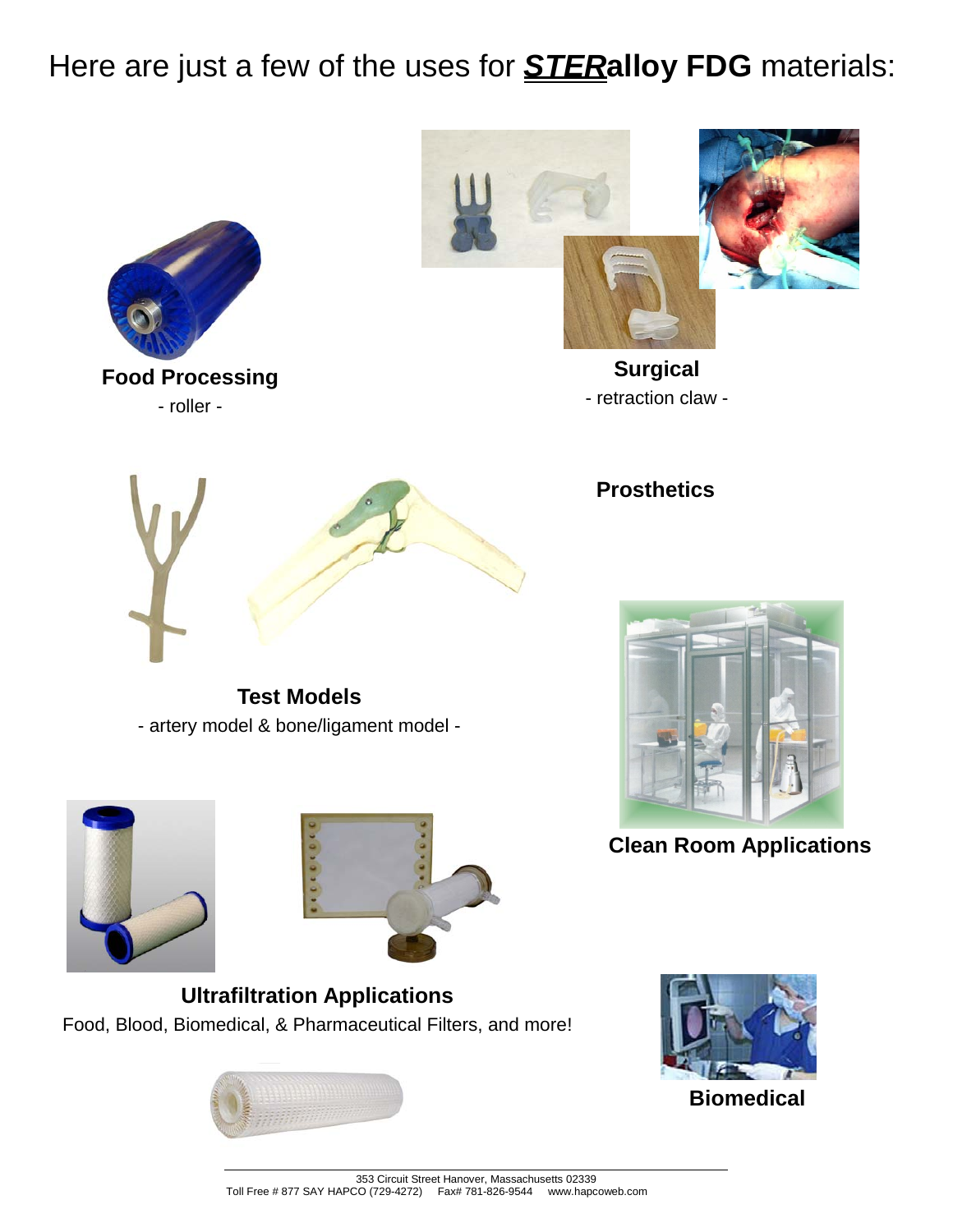#### **Elastomeric**

#### *- FOOD & DRUG GRADE LIQUID MOLDING COMPOUNDS -*

|                            | <b>PROPERTIES</b>                                                                   | <b>TEST</b><br><b>METHOD</b>                                                                                                                            | 2021                   | 2021-5                | 2036                   | 2036-5                 | 2056                           | 2056-5                         |  |  |
|----------------------------|-------------------------------------------------------------------------------------|---------------------------------------------------------------------------------------------------------------------------------------------------------|------------------------|-----------------------|------------------------|------------------------|--------------------------------|--------------------------------|--|--|
| n<br>PROPERTIE             | Mix Ratio<br>by volume A:B<br>by weight A:B                                         | Calculation                                                                                                                                             | 100:200<br>100:200     | 100:200<br>100:200    | 100:300<br>100:300     | 100:300<br>100:300     | 100:400<br>100:400             | 100:400<br>100:400             |  |  |
|                            | Gel time<br>100 grams @ 25°C                                                        | <b>ASTM</b><br>D-2971                                                                                                                                   | 16 min. $± 2$          | 5 min. $\pm$ 2        | 16 min. $\pm 2$        | 5 min. $\pm$ 1         | 18 min. $\pm 2$                | 5 min. $\pm$ 1                 |  |  |
|                            | Color (cured)                                                                       | Visual                                                                                                                                                  | clear /<br>translucent | clear/<br>translucent | clear /<br>translucent | clear /<br>translucent | colorless /<br>slightly cloudy | colorless /<br>slightly cloudy |  |  |
|                            | Hardness Shore<br>Scale                                                             | <b>ASTM</b><br>D-2240                                                                                                                                   | $20A \pm 5$            | $20A \pm 5$           | $35A \pm 5$            | $35A \pm 5$            | 55 A $\pm$ 5                   | 55 A $\pm$ 5                   |  |  |
|                            | Viscosity mixed<br>@ 25°C cps                                                       | <b>ASTM</b><br>D-4878                                                                                                                                   | 2,500                  | 2,500                 | 3,000                  | 3,000                  | 4,500                          | 4,500                          |  |  |
|                            | <b>Specific Gravity</b><br>mixed @ 25°C                                             | <b>ASTM</b><br>D-4669                                                                                                                                   | 1.15                   | 1.15                  | 1.16                   | 1.16                   | 1.16                           | 1.16                           |  |  |
| PHYSICAL                   | Shrinkage inch/inch<br>See shrinkage paragraph                                      | <b>ASTM</b><br>D-2566                                                                                                                                   | $.001 - .003$          | $.002-.004$           | $.001 - .003$          | $.002 - .004$          | $.001 - .003$                  | $.002 - .004$                  |  |  |
|                            | Demold time (1)<br>@ 70°F 1/8" thick                                                | <b>HAPCO</b><br><b>TEST</b>                                                                                                                             | $6 - 8$ hours          | $2 - 4$ hours         | $6 - 8$ hours          | $2 - 4$ hours          | $4 - 6$ hours                  | $1 - 2$ hours                  |  |  |
|                            | Weight per cubic inch<br>(lbs.)                                                     | Calculation 0.0415                                                                                                                                      |                        | 0.0415                | 0.0419                 | 0.0419                 | 0.0419                         | 0.0419                         |  |  |
|                            | <b>Tensile Strength</b><br>(psi)                                                    | <b>ASTM</b><br>D-638                                                                                                                                    | 300                    | 300                   | 450                    | 450                    | 650                            | 650                            |  |  |
|                            | Elongation %                                                                        | <b>ASTM</b><br>D-638                                                                                                                                    | >1,200                 | >1,200                | 1,000                  | 1,000                  | 950                            | 950                            |  |  |
|                            | <b>Tear Strength</b><br>(pli)                                                       |                                                                                                                                                         | 65                     | 65                    | 85                     | 85                     | 120                            | 120                            |  |  |
| n<br><b>PROPERTIE</b><br>L | Modulus of Elasticity<br>psi (000)                                                  | <b>ASTM</b><br>$D-638$                                                                                                                                  | <b>NA</b>              | <b>NA</b>             | <b>NA</b>              | <b>NA</b>              | <b>NA</b>                      | <b>NA</b>                      |  |  |
|                            | Izod Impact (Ft.Ibs/inch) ASTM<br>notched<br>unnotched                              | $D-256$                                                                                                                                                 | No Break               | No Break              | No Break               | No Break               | No Break                       | No Break                       |  |  |
|                            | <b>Heat Distortion</b><br>Temperature (°C)<br>66 psi<br>264 psi                     | <b>ASTM</b><br>D-648                                                                                                                                    | <b>NA</b>              | <b>NA</b>             | <b>NA</b>              | <b>NA</b>              | <b>NA</b>                      | <b>NA</b>                      |  |  |
|                            | Flexural Strength<br>(psi)                                                          | <b>ASTM</b><br>D-790                                                                                                                                    | <b>NA</b>              | <b>NA</b>             | <b>NA</b>              | <b>NA</b>              | <b>NA</b>                      | <b>NA</b>                      |  |  |
| PRODUC                     | <b>Flexural Modulus</b><br>psi (000)                                                | <b>ASTM</b><br>D-790                                                                                                                                    | <b>NA</b>              | <b>NA</b>             | <b>NA</b>              | <b>NA</b>              | <b>NA</b>                      | <b>NA</b>                      |  |  |
|                            | Available in<br>Flame Retardant (FR)                                                | 94V                                                                                                                                                     | No                     | <b>No</b>             | No                     | <b>No</b>              | No                             | No                             |  |  |
|                            | <b>FDA Status</b><br>(components may<br>appear in one or more of<br>these sections) | Uses all FDA approved components per:<br><b>CFR</b><br>21.175.105<br><b>CFR</b><br>21.175.300<br><b>CFR</b><br>21.177.1680<br><b>CFR</b><br>21.177.2600 |                        |                       |                        |                        |                                |                                |  |  |

**IMPORTANT:** Mix Part B before each use. Part B components separate.

**(1) DEMOLD NOTE**: Time to reach 80% of cure. For full cure polymers require at least 7-10 days. Final cure for 5 minute gel materials, 3-7 days. Demold and final cure time can be accelerated with the addition of heat 100-175°F (38-79°C). Size and mass effect demold and cure times.

**HARDNESS NOTE:** The hardness progresses more slowly in the longer working life systems. The hardness progression can be accelerated by using the faster version or by curing with mild heat. Hardness and cure progress will be retarded, slowed down, when the temperature falls below 70°F.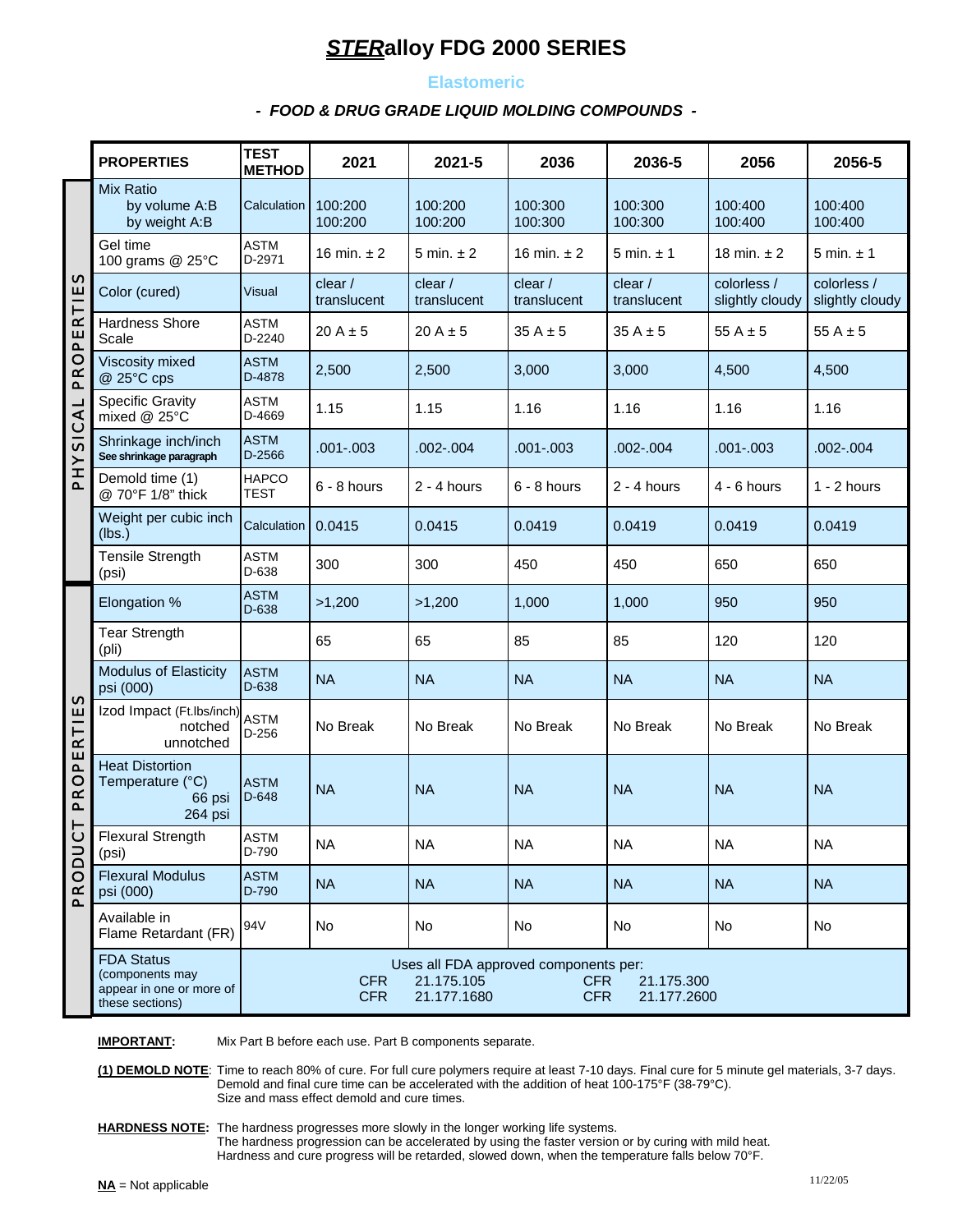#### **Elastomeric**

#### *- FOOD & DRUG GRADE LIQUID MOLDING COMPOUNDS -*

|                       | <b>PROPERTIES</b>                                                                                                                                                                        | <b>TEST</b><br><b>METHOD</b>                                                                                                                            | 2766              | 2766-5            | 2781              | 2781-5            | 2791              | 2791-5            | 2871                        | 2871-4                      |
|-----------------------|------------------------------------------------------------------------------------------------------------------------------------------------------------------------------------------|---------------------------------------------------------------------------------------------------------------------------------------------------------|-------------------|-------------------|-------------------|-------------------|-------------------|-------------------|-----------------------------|-----------------------------|
| PROPERTIES            | Mix Ratio<br>by volume A:B<br>by weight A:B                                                                                                                                              | Calculation                                                                                                                                             | 100:18<br>100:20  | 100:18<br>100:20  | 100:25<br>100:25  | 100:25<br>100:25  | 100:15<br>100:15  | 100:15<br>100:15  | 100:32<br>100:32            | 100:32<br>100:32            |
|                       | Gel time<br>100 grams @ 25°C                                                                                                                                                             | <b>ASTM</b><br>D-2971                                                                                                                                   | 23 min.           | 5 min.            | 20 min.           | 5 min.            | 20 min.           | 5 min.            | 20 min.                     | 4 min.                      |
|                       | Color (cured)                                                                                                                                                                            | <b>Visual</b>                                                                                                                                           | clear             | clear             | clear             | clear             | clear             | clear             | clear                       | clear                       |
|                       | <b>Hardness Shore</b><br>Scale                                                                                                                                                           | <b>ASTM</b><br>D-2240                                                                                                                                   | 65 A              | 65 A              | 80 A              | 80 A              | 90 A              | 90 A              | 72 D                        | 72 D                        |
|                       | Viscosity mixed<br>@ 25°C cps                                                                                                                                                            | <b>ASTM</b><br>D-4878                                                                                                                                   | 4,000             | 4,000             | 3,000             | 3,000             | 4,000             | 4,000             | 4,300                       | 4,300                       |
| PHYSICAL              | <b>Specific Gravity</b><br>mixed @ 25°C                                                                                                                                                  | <b>ASTM</b><br>D-4669                                                                                                                                   | 1.04              | 1.04              | 1.01              | 1.01              | 1.03              | 1.03              | 1.03                        | 1.03                        |
|                       | Shrinkage inch/inch<br>See shrinkage paragraph                                                                                                                                           | <b>ASTM</b><br>D-2566                                                                                                                                   | $.0005 -$<br>.002 | $.001 -$<br>.0025 | $.0005 -$<br>.002 | $.001 -$<br>.0025 | $.0005 -$<br>.002 | $.001 -$<br>.0025 | $.001 -$<br>.003            | $.002 -$<br>.004            |
|                       | Demold time (1)<br>@ 70°F 1/8" thick                                                                                                                                                     | <b>HAPCO</b><br><b>TEST</b>                                                                                                                             | 6-12 hrs.         | 2-4 hrs.          | 5-8 hrs.          | 1-2 hrs.          | 5-8 hrs.          | 1-2 hrs.          | $1-3$ hrs.                  | 30-60<br>min.               |
|                       | Weight per cubic inch<br>(lbs.)                                                                                                                                                          | Calculation                                                                                                                                             | 0.0375            | 0.0375            | 0.0365            | 0.0365            | 0.0372            | 0.0372            | 0.0372                      | 0.0372                      |
|                       | <b>Tensile Strength</b><br>(psi)                                                                                                                                                         | <b>ASTM</b><br>D-638                                                                                                                                    | 800               | 800               | 2,150             | 2,150             | 3,530             | 3,530             | 3,700                       | 3,700                       |
|                       | Elongation %                                                                                                                                                                             | <b>ASTM</b><br>D-638                                                                                                                                    | 950               | 950               | 520               | 520               | 420               | 420               | 65                          | 65                          |
|                       | <b>Tear Strength</b><br>(pli)                                                                                                                                                            |                                                                                                                                                         | 170               | 170               | 260               | 260               | 350               | 350               | 620                         | 620                         |
| PROPERTIES<br>PRODUC1 | <b>Modulus of Elasticity</b><br>psi (000)                                                                                                                                                | <b>ASTM</b><br>D-638                                                                                                                                    | <b>NA</b>         | <b>NA</b>         | <b>NA</b>         | <b>NA</b>         | <b>NA</b>         | <b>NA</b>         | 6                           | $6\phantom{1}$              |
|                       | Izod Impact (Ft.Ibs/inch)<br>notched<br>unnotched                                                                                                                                        | <b>ASTM</b><br>$D-256$                                                                                                                                  | No Break          | No Break          | No Break          | No Break          | No Break          | No Break          | 1.5<br>6.3                  | 1.5<br>6.3                  |
|                       | <b>Heat Distortion</b><br>Temperature (°C)<br>66 psi<br><b>Contract Contract Contract Contract Contract Contract Contract Contract Contract Contract Contract Contract Co</b><br>264 psi | <b>ASTM</b><br>$D-648$                                                                                                                                  | <b>NA</b>         | <b>NA</b>         | <b>NA</b>         | <b>NA</b>         | <b>NA</b>         | <b>NA</b>         | $40^{\circ}$ C<br><b>NA</b> | $40^{\circ}$ C<br><b>NA</b> |
|                       | <b>Flexural Strength</b><br>(psi)                                                                                                                                                        | <b>ASTM</b><br>D-790                                                                                                                                    | <b>NA</b>         | <b>NA</b>         | <b>NA</b>         | <b>NA</b>         | <b>NA</b>         | <b>NA</b>         | 2,350                       | 2,350                       |
|                       | <b>Flexural Modulus</b><br>psi (000)                                                                                                                                                     | <b>ASTM</b><br>D-790                                                                                                                                    | <b>NA</b>         | <b>NA</b>         | <b>NA</b>         | <b>NA</b>         | <b>NA</b>         | <b>NA</b>         | 13.9                        | 13.9                        |
|                       | Available in<br>Flame Retardant (FR)                                                                                                                                                     | 94V                                                                                                                                                     | No                | No                | No                | No                | No                | No                | No                          | No                          |
|                       | <b>FDA Status</b><br>(components may<br>appear in one or more of<br>these sections)                                                                                                      | Uses all FDA approved components per:<br><b>CFR</b><br>21.175.105<br><b>CFR</b><br>21.175.300<br><b>CFR</b><br><b>CFR</b><br>21.177.1680<br>21.177.2600 |                   |                   |                   |                   |                   |                   |                             |                             |

**(1) DEMOLD NOTE**: Time to reach 80% of cure. For full cure polymers require at least 7-10 days. Final cure for 3-6 minute gel materials, 3-7 days. Demold and final cure time can be accelerated with the addition of heat 100-175°F (38-79°C). Size & mass effect demold and cure times.

**HARDNESS NOTE:** The hardness progresses more slowly in the longer working life systems. The hardness progression can be accelerated by using the faster version or by curing with mild heat. Hardness and cure progress will be retarded, slowed down, when the temperature falls below 70°F.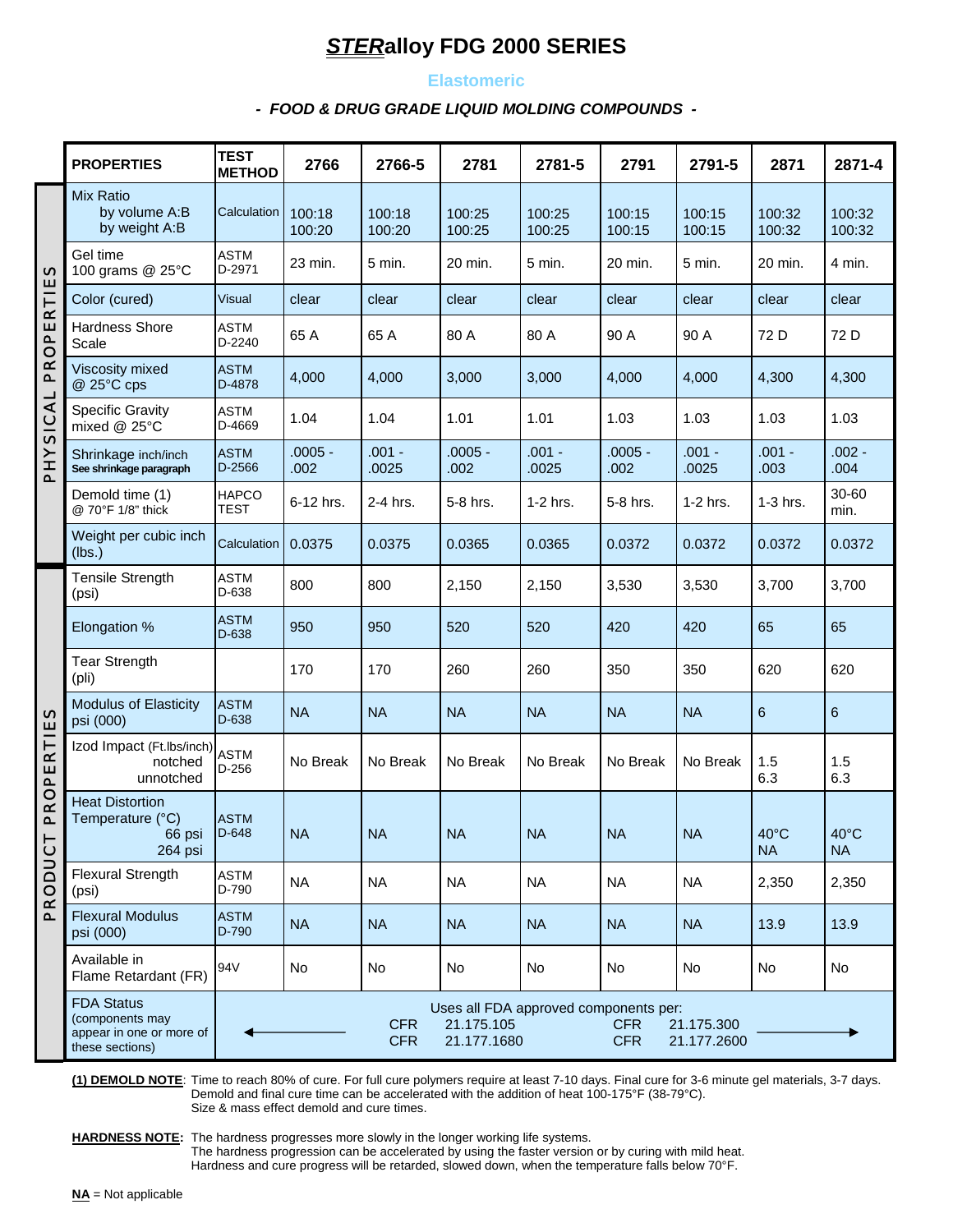#### **Elastomeric**

#### *- FOOD & DRUG GRADE LIQUID MOLDING COMPOUNDS -*

|                     | <b>PROPERTIES</b>                                                                                                                                                                                                                                                                                                                                                                                                                                                           | <b>TEST</b><br><b>METHOD</b>                 | 2503                   | 2505                 |  |  |  |
|---------------------|-----------------------------------------------------------------------------------------------------------------------------------------------------------------------------------------------------------------------------------------------------------------------------------------------------------------------------------------------------------------------------------------------------------------------------------------------------------------------------|----------------------------------------------|------------------------|----------------------|--|--|--|
|                     | Mix Ratio<br>by volume A:B<br>by weight A:B                                                                                                                                                                                                                                                                                                                                                                                                                                 | Calculation                                  | 100:19<br>100:19       | 100:17<br>100:14     |  |  |  |
|                     | Gel time<br>100 grams @ 25°C                                                                                                                                                                                                                                                                                                                                                                                                                                                | ASTM<br>D-2971                               | 23 min.                | 16 min.              |  |  |  |
|                     | Color (cured)                                                                                                                                                                                                                                                                                                                                                                                                                                                               | Visual                                       | transparent / hazy     | transparent / hazy   |  |  |  |
| <b>PROPERTIES</b>   | Hardness Shore<br>Scale                                                                                                                                                                                                                                                                                                                                                                                                                                                     | <b>ASTM</b><br>D-2240                        | 65 D $\pm$ 5           | $88A \pm 5$          |  |  |  |
|                     | Viscosity mixed<br>@ 25°C cps                                                                                                                                                                                                                                                                                                                                                                                                                                               | <b>ASTM</b><br>D-4878                        | $40,000 \pm 5,000$     | $50,000 \pm 7,000$   |  |  |  |
| PHYSICAL            | <b>Specific Gravity</b><br>ASTM<br>1.13<br>mixed @ 25°C<br>D-4669                                                                                                                                                                                                                                                                                                                                                                                                           |                                              |                        | 1.13                 |  |  |  |
|                     | Shrinkage inch/inch<br>See shrinkage paragraph D-2566                                                                                                                                                                                                                                                                                                                                                                                                                       | <b>ASTM</b>                                  | .0005-.002             | $.001 - .003$        |  |  |  |
|                     | Demold time (1)<br>@ 70°F 1/8" thick                                                                                                                                                                                                                                                                                                                                                                                                                                        | <b>HAPCO</b><br>$2 - 4$ hours<br><b>TEST</b> |                        | 2 - 4 hours          |  |  |  |
|                     | Weight per cubic inch<br>(lbs.)                                                                                                                                                                                                                                                                                                                                                                                                                                             | Calculation                                  | .0408                  | .0408                |  |  |  |
|                     | <b>Tensile Strength</b><br>(psi)                                                                                                                                                                                                                                                                                                                                                                                                                                            | ASTM<br>D-638                                | 2,000                  | 1,500                |  |  |  |
|                     | Elongation %                                                                                                                                                                                                                                                                                                                                                                                                                                                                | <b>ASTM</b><br>120<br>D-638                  |                        | 200                  |  |  |  |
|                     | Modulus of Elasticity<br>psi (000)                                                                                                                                                                                                                                                                                                                                                                                                                                          | <b>ASTM</b><br>D-638                         | 14                     | 3.1                  |  |  |  |
|                     | Izod Impact (Ft.Ibs/inch)<br>notched<br>unnotched                                                                                                                                                                                                                                                                                                                                                                                                                           | <b>ASTM</b><br>$D-256$                       | No break               | No break             |  |  |  |
| PROPERTIES          | <b>Heat Distortion</b><br>Temperature (°C)<br>66 psi<br>264 psi                                                                                                                                                                                                                                                                                                                                                                                                             | <b>ASTM</b><br>D-648                         | $54^{\circ}$ C<br>47°C | $50^{\circ}$ C<br>NA |  |  |  |
| ト<br>ں              | <b>Flexural Strength</b><br>psi                                                                                                                                                                                                                                                                                                                                                                                                                                             | <b>ASTM</b><br>D-790                         | 3,100                  | <b>NA</b>            |  |  |  |
| PRODU               | <b>Flexural Modulus</b><br>psi (000)                                                                                                                                                                                                                                                                                                                                                                                                                                        | ASTM<br>D-790                                | 63.7                   | <b>NA</b>            |  |  |  |
|                     | Available in<br>Flame Retardant (FR)                                                                                                                                                                                                                                                                                                                                                                                                                                        | <b>NA</b><br>94V                             |                        | <b>NA</b>            |  |  |  |
|                     | Uses all FDA approved components per:<br><b>FDA Status</b><br><b>CFR</b><br>21.175.105<br>(components may appear<br><b>CFR</b><br>21.175.300<br>in one or more of these<br><b>CFR</b><br>21.177.1680<br>sections)<br><b>CFR</b><br>21.177.2600                                                                                                                                                                                                                              |                                              |                        |                      |  |  |  |
|                     | (1) DEMOLD NOTE: Time to reach 80% of cure. For full cure polymers require at least 7-10 days. Final cure for 3-6 minut<br>Demold and final cure time can be accelerated with the addition of heat 100-175°F (38-79°C). Size & mass effect demold a<br>* Store at temperatures 68-75ºF (20-24ºC). Filterbond R-327 is a special encapsulated molecule system. If Part-A stays a<br>for more than 48 hours or above 120°F for more than 12 hours the system may be effected. |                                              |                        |                      |  |  |  |
|                     | HARDNESS NOTE: The hardness progresses more slowly in the longer working life systems. The hardness progression<br>the faster version or by curing with mild heat. Hardness and cure progress will be retarded, slowed down, when the tempe                                                                                                                                                                                                                                 |                                              |                        |                      |  |  |  |
| NA = Not applicable |                                                                                                                                                                                                                                                                                                                                                                                                                                                                             |                                              |                        |                      |  |  |  |

**(1) DEMOLD NOTE**: Time to reach 80% of cure. For full cure polymers require at least 7-10 days. Final cure for 3-6 minute gel materials, 3-7 days. Demold and final cure time can be accelerated with the addition of heat 100-175°F (38-79°C). Size & mass effect demold and cure times.

**\*** Store at temperatures 68-75ºF (20-24ºC). *Filter*bond R-327 is a special encapsulated molecule system. If Part-A stays at temperatures above 100ºF for more than 48 hours or above 120ºF for more than 12 hours the system may be effected.

**HARDNESS NOTE:** The hardness progresses more slowly in the longer working life systems. The hardness progression can be accelerated by using the faster version or by curing with mild heat. Hardness and cure progress will be retarded, slowed down, when the temperature falls below 70°F.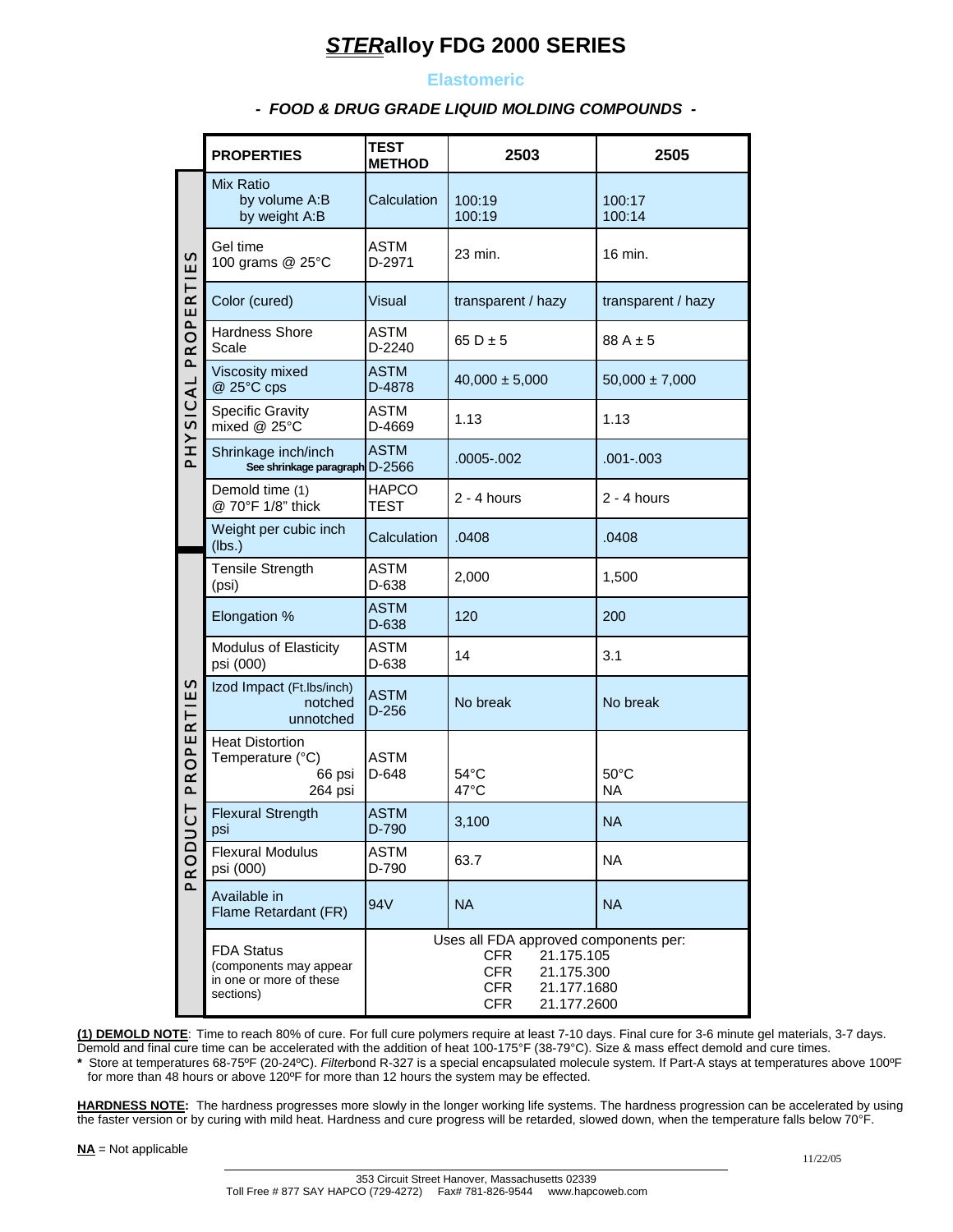#### **Rigid**

#### *- FOOD & DRUG GRADE LIQUID MOLDING COMPOUNDS -*

|                 | <b>TEST</b><br><b>PROPERTIES</b><br><b>METHOD</b>                                   |                                                                                                                                                         | 2380                               | 2398                   | 2456                                               | 2463                               | 2501                               |  |
|-----------------|-------------------------------------------------------------------------------------|---------------------------------------------------------------------------------------------------------------------------------------------------------|------------------------------------|------------------------|----------------------------------------------------|------------------------------------|------------------------------------|--|
|                 | <b>Mix Ratio</b><br>by volume A:B<br>by weight A:B                                  | Calculation                                                                                                                                             | 100:20<br>100:18                   | 100:15<br>100:15       | 100:20<br>100:20                                   | 100:25<br>100:25                   | 100:25<br>100:22                   |  |
|                 | Gel time<br>100 grams @ 25°C                                                        | <b>ASTM</b><br>D-2971                                                                                                                                   | 27 min.                            | 25 min.                | 25 min.                                            | 20 min.                            | 32 min.                            |  |
| <b>S</b><br>FIE | Color (cured)                                                                       | <b>Visual</b>                                                                                                                                           | clear / slight<br>haze             | clear / slight<br>haze | clear / cloudy                                     | clear / cloudy                     | clear / cloudy                     |  |
| <b>ROPER</b>    | <b>Hardness Shore</b><br>Scale                                                      | <b>ASTM</b><br>D-2240                                                                                                                                   | 85 D                               | 77 D                   | 76 D                                               | $80D \pm 3$                        | $80D \pm 3$                        |  |
| Q               | Viscosity mixed<br>@ 25°C cps                                                       | <b>ASTM</b><br>D-4878                                                                                                                                   | 7,500 ±500                         | $8,500 \pm 1,500$      | $9,000 \pm 1,500$                                  | $6,700 \pm 1,000$                  | $30,000 \pm 5,000$                 |  |
|                 | <b>Specific Gravity</b><br>mixed @ 25°C                                             | <b>ASTM</b><br>D-4669                                                                                                                                   | 1.10                               | 1.09                   | 1.10                                               | 1.11                               | 1.10                               |  |
| PHYSICAL        | Shrinkage inch/inch<br>See shrinkage paragraph                                      | <b>ASTM</b><br>D-2566                                                                                                                                   | .0005-.002                         | .0005-.002             | .0005-.002                                         | $.0005 - .002$                     | .0005-.002                         |  |
|                 | Demold time (1)<br>@ 70°F 1/8" thick<br>(For faster demold<br>times contact Hapco)  | <b>HAPCO</b><br><b>TEST</b>                                                                                                                             | 6-12 hrs.<br>or<br>2-4 hrs. @ 50°C | 6-12 hrs.<br>or        | 6-12 hrs.<br>or<br>2-4 hrs. @ 50°C 2-4 hrs. @ 50°C | 6-12 hrs.<br>or<br>2-4 hrs. @ 50°C | 6-12 hrs.<br>or<br>2-4 hrs. @ 50°C |  |
|                 | Weight per cubic inch<br>(lbs.)                                                     | Calculation                                                                                                                                             | 0.0397                             | 0.0394                 | 0.0397                                             | 0.0402                             | 0.0397                             |  |
|                 | <b>Tensile Strength</b><br>psi                                                      | <b>ASTM</b><br>D-638                                                                                                                                    | 8,000                              | 4,000                  | 3,500                                              | 7,500                              | 4,900                              |  |
|                 | Elongation %                                                                        | <b>ASTM</b><br>D-638                                                                                                                                    | $\overline{7}$                     | 22.3                   | 24.4                                               | 6                                  | 16                                 |  |
| n               | Modulus of Elasticity<br>psi (000)                                                  | <b>ASTM</b><br>D-638                                                                                                                                    | 400                                | 145                    | 144                                                | 370                                | 26                                 |  |
| PROPERTIE       | Izod Impact (Ft.Ibs/inch)<br>notched<br>unnotched                                   | <b>ASTM</b><br>$D-256$                                                                                                                                  | 0.23<br>1.60                       | 0.22<br>1.40           | 0.30<br>1.80                                       | 0.20<br>0.95                       | 0.38<br>2.10                       |  |
| Ļ               | <b>Heat Distortion</b><br>Temperature (°C)<br>66 psi<br>264 psi                     | <b>ASTM</b><br>D-648                                                                                                                                    | 98°C<br>$94^{\circ}$ C             | 88°C<br>$64^{\circ}$ C | $64^{\circ}$ C<br>$52^{\circ}$ C                   | 98°C<br>93°C                       | 94°C<br>80°C                       |  |
| $\overline{c}$  | <b>Flexural Strength</b><br>psi                                                     | <b>ASTM</b><br>D-790                                                                                                                                    | 10,500                             | 4,850                  | 4,300                                              | 10,300                             | 7,100                              |  |
| PRODU           | <b>Flexural Modulus</b><br>psi (000)                                                | ASTM<br>D-790                                                                                                                                           | 190                                | 92                     | 88                                                 | 198                                | 133                                |  |
|                 | Available in<br>Flame Retardant (FR)                                                | 94V                                                                                                                                                     | <b>NA</b>                          | <b>NA</b>              | <b>NA</b>                                          | <b>NA</b>                          | <b>NA</b>                          |  |
|                 | <b>FDA Status</b><br>(components may<br>appear in one or more<br>of these sections) | Uses all FDA approved components per:<br>21.175.105<br><b>CFR</b><br><b>CFR</b><br>21.175.300<br><b>CFR</b><br>21.177.1680<br><b>CFR</b><br>21.177.2600 |                                    |                        |                                                    |                                    |                                    |  |

**(1) DEMOLD NOTE**: Time to reach 80% of cure. For full cure polymers require at least 7-10 days. Final cure for 3-6 minute gel materials, 3-7 days. Demold and final cure time can be accelerated with the addition of heat 100-175°F (38-79°C). Size & mass effect demold and cure times.

**HARDNESS NOTE:** The hardness progresses more slowly in the longer working life systems. The hardness progression can be accelerated by using the faster version or by curing with mild heat. Hardness and cure progress will be retarded, slowed down, when the temperature falls below 70°F.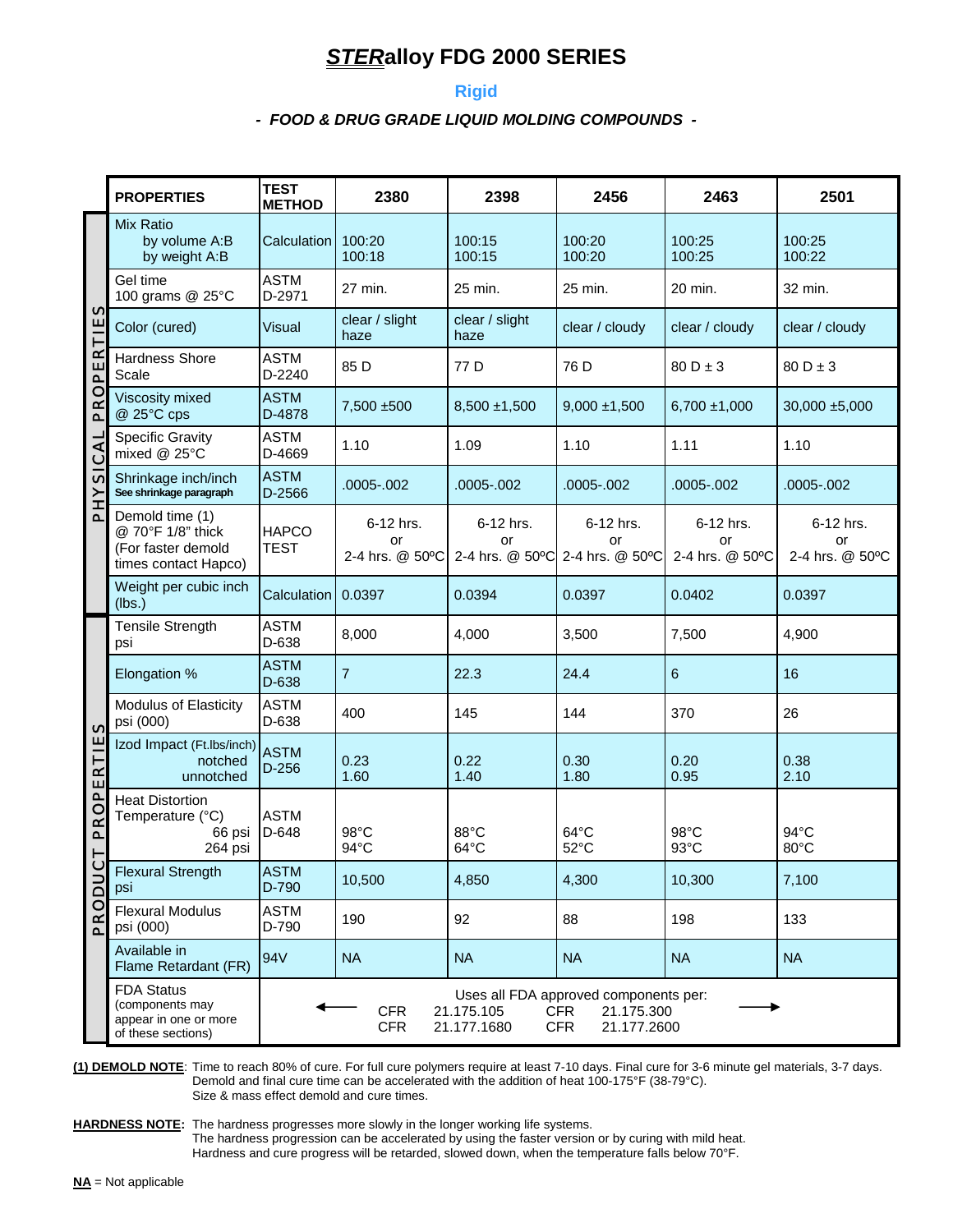# \* **FDA TRANSLUCENT COLOR DISPERSIONS**



**Mix Ratio:** Add 1/10 - 1% by weight to part B, mix well.

Less than 1/10% or less than 0.001 by weight can be added to the Part B for very translucent colors. Weigh the color additions accurately for batch to batch uniformity.

#### **NOTES:**

All above Ratios are % added by weight to **Ultralloy 206/207 part B**, then mixed and cured.

Packaging Available: 1/2 pint cans, 1 quart cans, 1 gallon pails, and 5 gallon pails.

 \* Translucent color dispersions are not translucent in some Liquid Molding Systems. Consult your Hapco Representative for more details.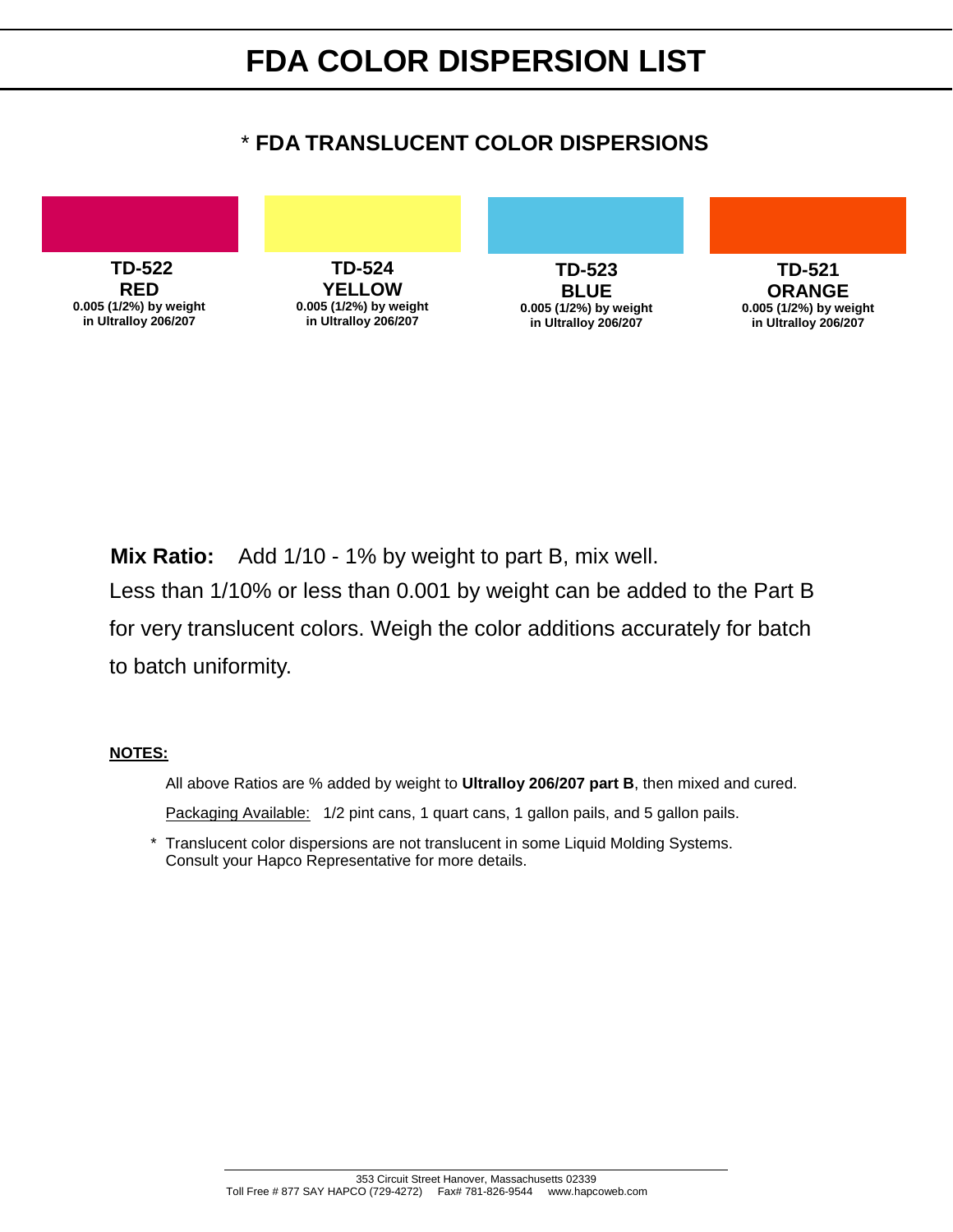# **FDA COLOR DISPERSION LIST**

## **FDA OPAQUE COLOR DISPERSIONS**



Mix Ratio Add 1-5% by weight to part B, mix well

#### **NOTES:**

 All above Ratios are % added by weight to **Ultralloy 206/207 part B**, then mixed and cured. Packaging Available: 1/2 pint cans, 1 quart cans, 1 gallon pails, and 5 gallon pails.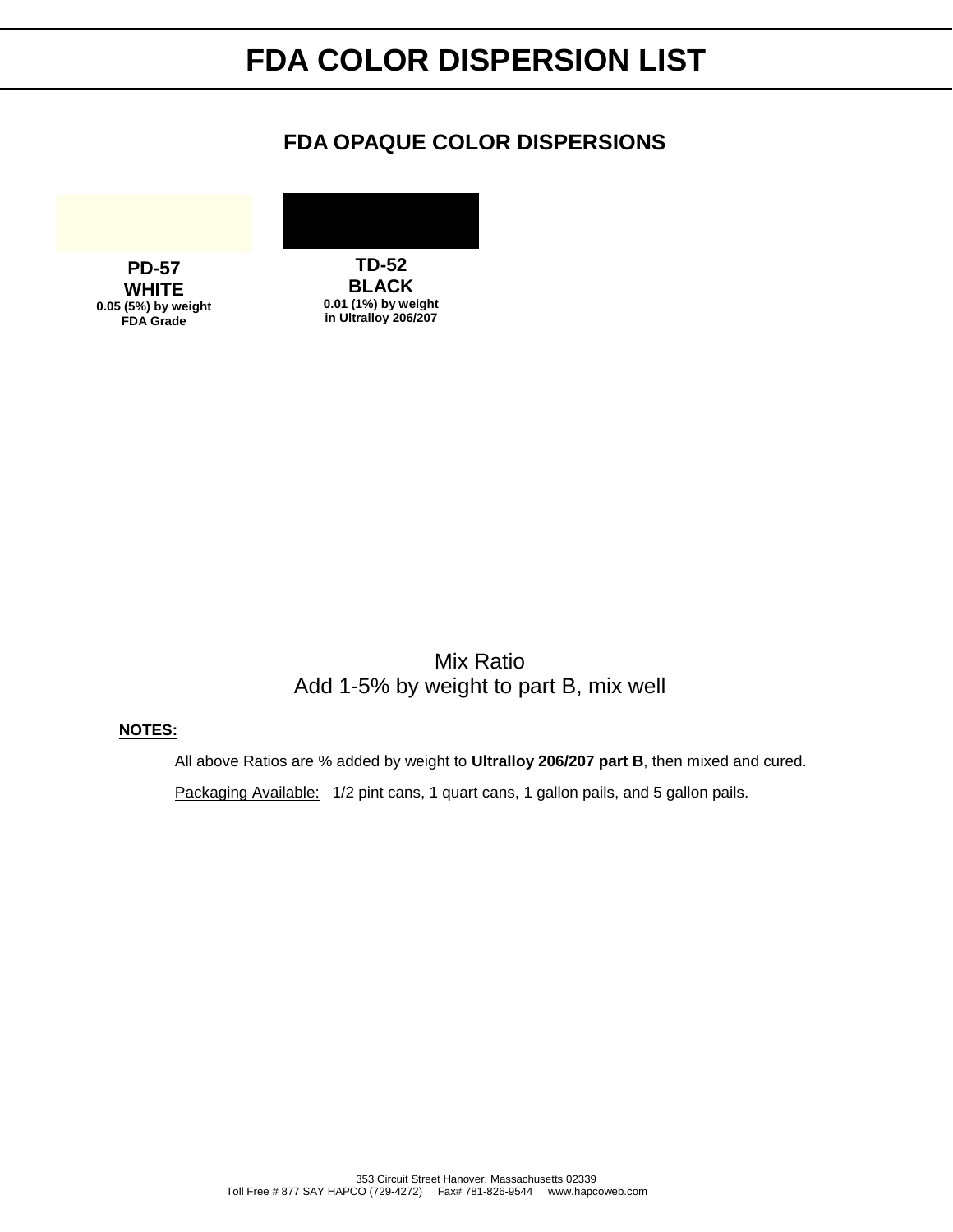### **MATERIAL HANDLING & SAFETY NOTES**

#### *POSTCURE:*

Postcure Heat: 100-175°F (38-79°C) for 6-8 hours.

Properties increase with heat acceleration. Izod impact and heat distortion properties increase with postcure heat. The lower the temperature the longer the post-cure (8-24 hrs).

#### *DEMOLD & CURE TIMES:*

Demold and final cure time can be accelerated with the addition of postcure heat 100-175°F (38-79°C) . To retain working life, heat the mold not the material for best results. Increasing the mold temperature to 80-100°F (26-38°C) will accelerate demold and cure times by up to 50%. For full cure polymers require at least 7 days. Final cure for faster gel materials (3-6 minute gel) is 1-3 days. Please be aware that size and mass effect demold and cure times.

#### *SILICONE MOLDS:*

Silicone molds should be post cured overnight, 16-24 hours, in an oven at 120°F (48°C). When using a tin based silicone mold, make sure the mold is open when it is in the oven during postcure. Improperly cured silicone can cause a sticky surface on molded parts. This process extends mold life.

#### *FOOD & DRUG GRADE STATUS:*

To maintain / obtain the food and drug grade level, Steralloy should be used with a Food & Drug grade mold material, and when necessary, a Food & Drug Grade release agent such as Grease-It FDG. It is up to the customer to obtain FDA approval for the finished product.

#### *FDA STATUS OF STERALLOY PRODUCTS*

 The FDA requires the submission of the final product made up of all its components. It is the customer's responsibility to have their final product submitted and approved from the FDA for its particular use. Hapco's Steralloy products have been successfully submitted and approved many times, but the process of submission and approval must be followed by the customer. Hapco uses ingredients that are listed in the guidelines outlined in CFR 21 as shown in the Hapco brochures.

#### *SURFACE PREPARATION TO PREVENT ADHESION:*

To prevent adhesion to the mold, use a GREASE-IT release agent. The following are recommended: GREASE-IT II or GREASE-IT FDG when a Food & Drug grade release is required. For best results, apply in a few thin coats, drying between coats. Porous surfaces, i.e. wood, plaster, etc, must be sealed thoroughly before release is applied. Use multiple coats of a good coating, such as: a high grade lacquer or urethane lacquer.

#### *SURFACE PREPARATION FOR ADHESION:*

For applications where adhesion is desired, the surface must be cleaned, abraded and dried. Sandblasting and mechanical roughing are the preferred ways of abrading surfaces to be bonded. For added adhesion to metals, use Primer 200 and for added adhesion to plastic, use Primer 810. Make sure all surfaces are clean, dry, and free from moisture.

#### *COLD TEMPERATURES:*

#### *CAUTION -* **The STERALLOY E-2000 ELASTOMERIC SERIES**

Part A may freeze or crystallize in cold temperatures. Part A may appear to be striated, thicken, or solidify. This situation can easily be corrected. Place the cover loosely on the Part A (do not seal). Place in an oven set at 125-150°F (51-65°C) , for 3-8 hours or 8-12 hours for drums. Reseal, allow to cool and then mix thoroughly before using.

#### *CAUTION -* **STERALLOY 2503 and 2505**

Part A may freeze or crystallize in cold temperatures. Part A may appear to be striated, thicken, or solidify. This situation can easily be corrected. Place the cover loosely on the Part A (do not seal). Place in an oven set at 100°F (38°C) , for 3-8 hours or 8-12 hours for drums. Reseal, allow to cool and mix thoroughly before using.

#### *CAUTION -* **The STERALLOY RIGID SERIES**

Part A may freeze or crystallize in cold temperatures. Part A may appear to be striated, thicken, or solidify. This situation can easily be corrected. Place the cover loosely on the Part A (do not seal). Place in an oven set at 100°F (38°C) , for 3-8 hours or 8-12 hours for drums. Reseal, allow to cool and then mix thoroughly before using.